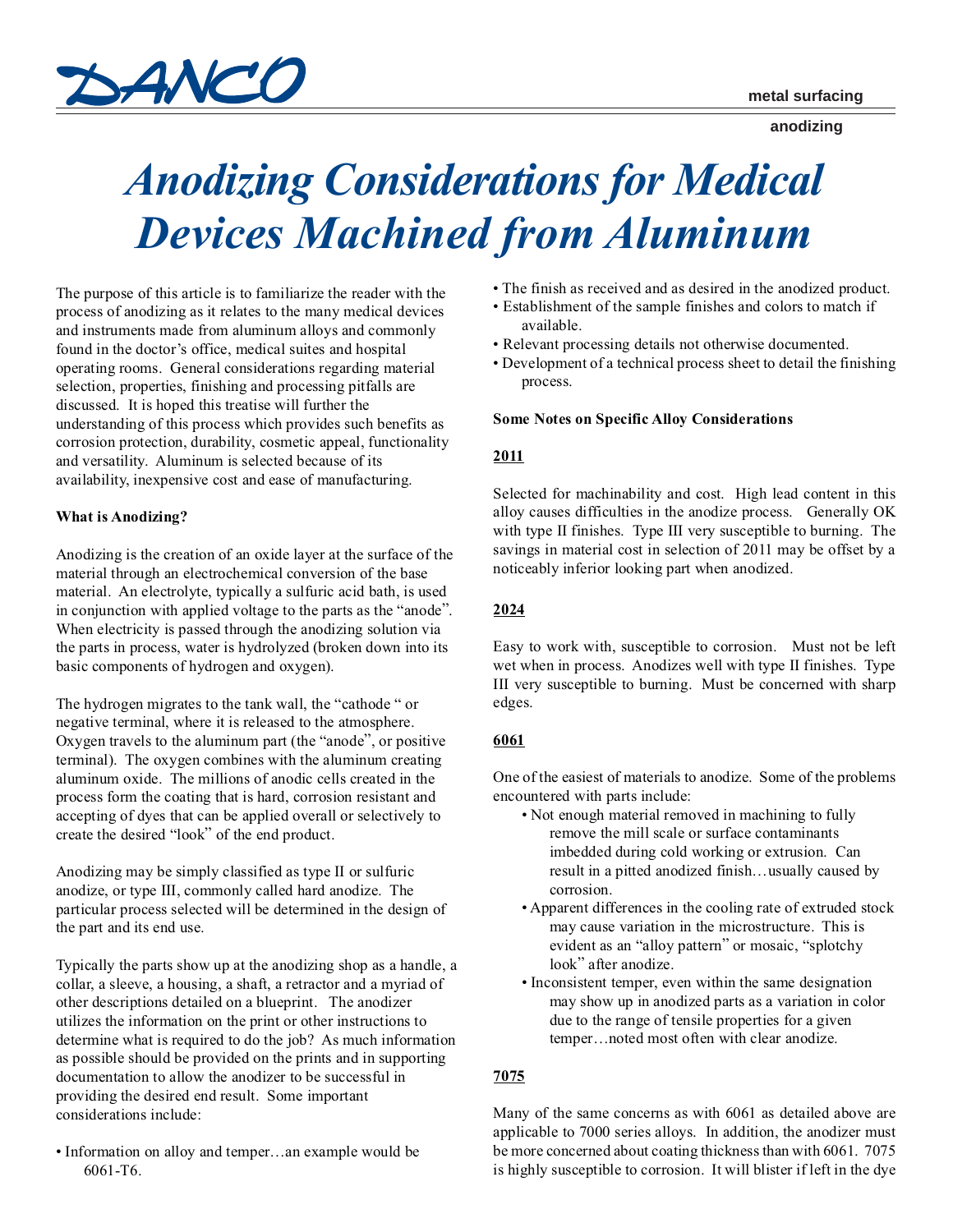too long when hard anodized. Also, an "orange peel" phenomenon occurs when you go from the cold anodize tank to the hot dye tank without a proper cycle through the room temp rinse tank to stabilize and outgas the parts. Another process defect can be seen as crazing or cracking.

# **Die Cast Parts**

Die-castings do not generally anodize well because of the high silicon content of the material. Best results (cosmetically) are attained by light bead blasting then type II, class 1 (clear) or class 2, dyed black.

# **Other Concerns**

- 1. Surface finish incoming may look worse after anodizing
- 2. Sharp edges can cause problems…burning
- 3. Machining marks left by dull tooling are more noticeable after anodizing
- 4. Uneven finishing from bead blasting or graining becomes more apparent after anodizing
- 5. Poor tumbling or vibratory deburring techniques can leave soap residue or other contaminants on parts. Parts packed or left wet may cause corrosion
- 6. Part on part impingement may result in nicks and dings
- 7. Polished, grained or blasted parts from the customer often exhibit damage in transit or from normal handling.
- 8. Metal chips in blind holes from the machining operation
- 9. Oil residue in deep, blind holes
- 10. Parts washers contaminated or inadequate, incomplete drying of parts
- 11. Parts shipped in newspaper packing can "etch" material

# **Corrosion and Anodizing**

It may be to your amazement, but not all corrosion is caused during the anodizing process. Although the chemicals used during anodizing can cause corrosion, it is not the only source of this problem.

The aluminum used in sheet metal forming and/or machining is alloyed with metals such as iron, copper, magnesium, manganese, zinc, chromium, and other trace elements. Aluminum alloys, in the presence of water, set up galvanic cells where electrical currents cause pitting of the surface. Some of these elements are very active in the presence of moisture.

Some of the problems which surface during anodizing are directly related to corrosion related issues. Most are entirely preventable during the storage and handling of aluminum prior to and during fabrication/machining:

**1. Problem:** Water…anytime it is allowed to remain in contact with bare aluminum, sets up the conditions for corrosion. Discoloration, white chalky residue or even pitting may show up in close examination.

**Solution:** Keep it dry.

2. Problem: Water soluble coolants used during machining may

also carry contaminants from other jobs.

**Solution:** Change coolant frequently, dry the parts, at a minimum do not allow parts to lay together wet or hold the coolant in pools. Corrosion can begin very quickly, especially on die-castings or 7075 (high zinc alloys). Again, do not allow parts to remain wet.

**3. Problem:** Mass de-burring equipment is usually a "wet" operation that holds the material removed from the parts in suspension, then by nature a mix of many different metallic elements.

**Solution:** DO NOT allow parts to sit in a wet tumbling or vibrating tub. Remove immediately, rinse, blow out any blind/ deep holes and joints, and make sure the parts are not touching each other while drying. Parts can be packed when totally dry.

**Conclusion:** Finishing operations such as polishing, graining, or blasting will not necessarily remove existing corrosion and may hide it until the anodizing process. Since the anodize coating combines with the base aluminum, it will expose these flaws in the material if the pre-processing steps do not cut deep enough to remove them.



*Exhibit 1. A polished aluminum part, anodized and dyed red shows corrosion that was hidden by the smearing action of the polishing only to appear after anodizing.*

# **Deburring Considerations in Anodizing**

Many parts are subjected to various deburring treatments prior to anodizing. One problem encountered is caused by material from the de-burring wheel being left on the part as a result of aggressive finishing. The result is a deposit that has been melted or smeared onto the part and acts as a masking agent during anodizing, leaving a bare spot or uncoated area.

Two of the most common brand names include "Bear-TexÓ and "3M" or "Scotch-Brite™" wheels and include product in many forms. The generic makeup is nylon based abrasive media.